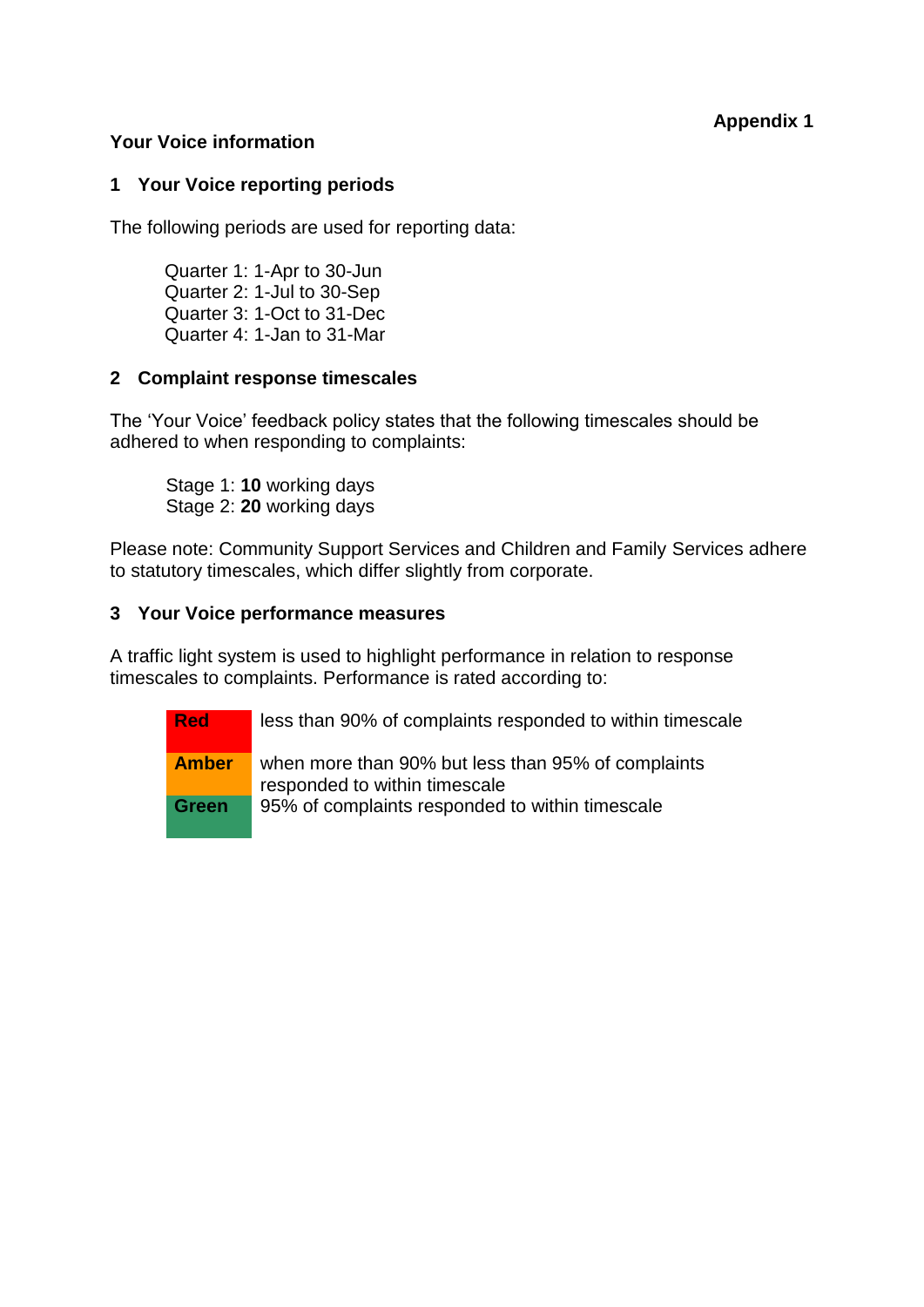| <b>Service</b>                                            | Quarter 4 - Stage 1 |                |      |  |
|-----------------------------------------------------------|---------------------|----------------|------|--|
|                                                           | Rec'd               | <b>Within</b>  | %    |  |
| <b>Business Improvement &amp;</b><br><b>Modernisation</b> | 0                   | 0              | 100% |  |
| <b>Legal, HR and Democratic</b><br><b>Services</b>        | $\mathbf{1}$        | 1              | 100% |  |
| <b>Customers</b>                                          | 3                   | 3              | 100% |  |
| <b>Revs and Bens (Civica)</b>                             | 12                  | 12             | 100% |  |
| <b>Education</b>                                          | 3                   | $\overline{2}$ | 66%  |  |
| <b>Highways &amp; Environmental</b><br><b>Services</b>    | 45                  | 45             | 100% |  |
| <b>Facilities, Assets and</b><br><b>Housing</b>           | 20                  | 20             | 100% |  |
| <b>Planning and Public</b><br><b>Protection</b>           | 18                  | 18             | 100% |  |
| <b>COMMUNITY SUPPORT</b><br><b>SERVICES</b>               | 7                   | 7              | 100% |  |
| <b>CHILDREN AND FAMILY</b><br><b>SERVICES</b>             | 6                   | 6              | 100% |  |
| <b>Corporate Total</b>                                    | 115                 | 114            | 99%  |  |

# **Table 1: Overall complaint response times for stage 1 complaints – Q4 2017/18**

# **Table 1.1: Overall complaint response times for 2017/18**

|                                     | 2017/18 Stage 1 |               |      |  |
|-------------------------------------|-----------------|---------------|------|--|
| <b>Service</b>                      | Rec'd           | <b>Within</b> | %    |  |
| <b>Business Improvement &amp;</b>   |                 |               |      |  |
| <b>Modernisation</b>                | 1               | 1             | 100% |  |
| <b>Legal, HR and Democratic</b>     |                 |               |      |  |
| <b>Services</b>                     | 6               | 6             | 100% |  |
| <b>Customers</b>                    | 15              | 14            | 93%  |  |
| <b>Revs and Bens (Civica)</b>       | 33              | 33            | 100% |  |
| <b>Education</b>                    | 4               | 3             | 75%  |  |
| <b>Highways &amp; Environmental</b> |                 |               |      |  |
| <b>Services</b>                     | 135             | 134           | 99%  |  |
| <b>Facilities, Assets and</b>       |                 |               |      |  |
| <b>Housing</b>                      | 83              | 83            | 100% |  |
| <b>Planning and Public</b>          |                 |               |      |  |
| <b>Protection</b>                   | 102             | 100           | 98%  |  |
| <b>COMMUNITY SUPPORT</b>            |                 |               |      |  |
| <b>SERVICES</b>                     | 19              | 18            | 95%  |  |
| <b>CHILDREN AND FAMILY</b>          |                 |               |      |  |
| <b>SERVICES</b>                     | 28              | 27            | 96%  |  |
| <b>Corporate Total</b>              | 426             | 419           | 98%  |  |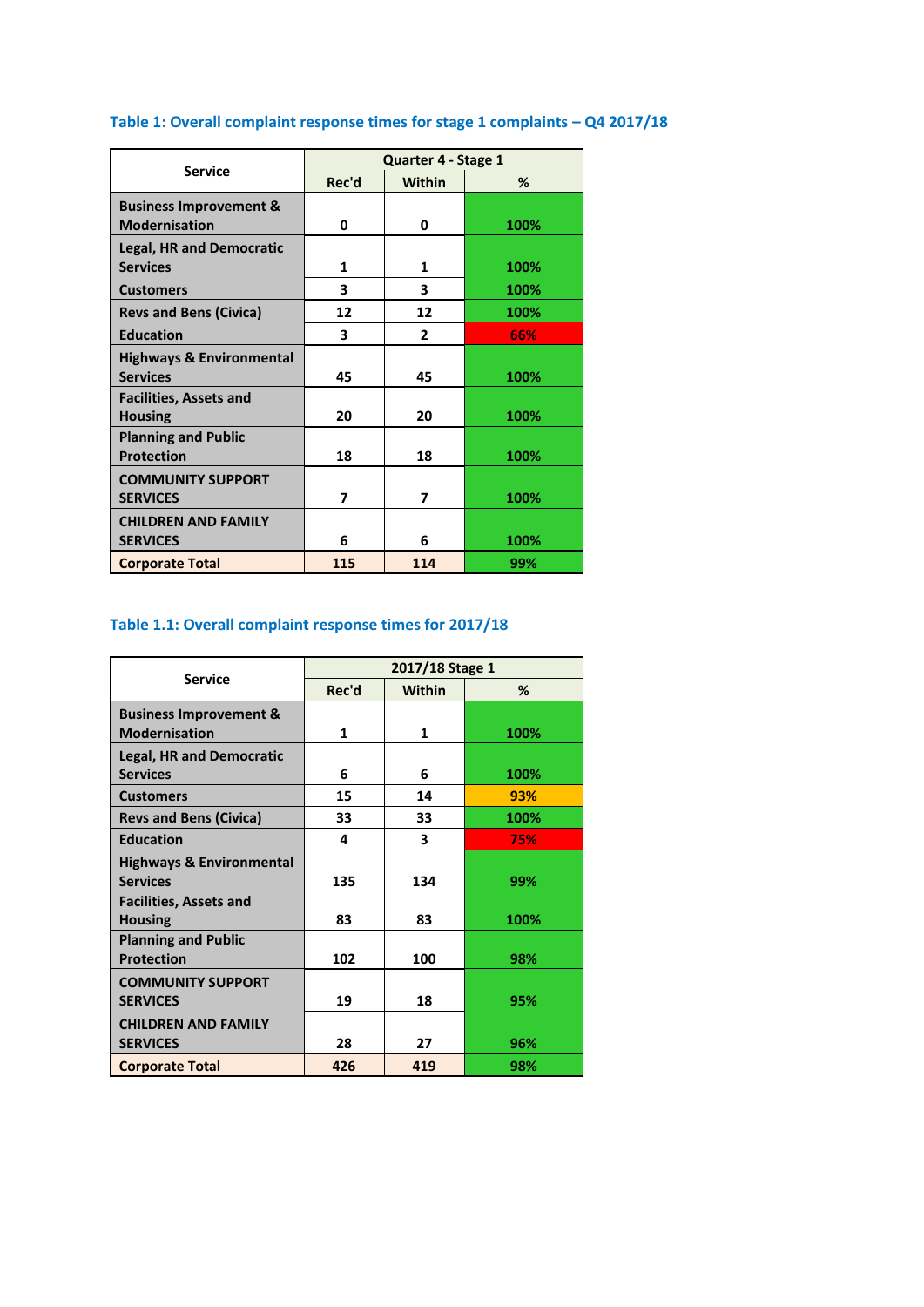

#### **Chart 1: Stage 1 complaint response times – 4 year analysis**

### **Table 2: Overall complaint response times for stage 2 complaints – Q4 2017/18**

|                                       | Quarter 4 - Stage 2 |               |      |  |
|---------------------------------------|---------------------|---------------|------|--|
| <b>Service</b>                        | Rec'd               | <b>Within</b> | %    |  |
| <b>Business Improvement &amp;</b>     |                     |               |      |  |
| <b>Modernisation</b>                  | 0                   | 0             |      |  |
| <b>Legal, HR and Democratic</b>       |                     |               |      |  |
| <b>Services</b>                       | 0                   | 0             |      |  |
| <b>Customers</b>                      | 0                   | 0             |      |  |
| <b>Revs and Bens (Civica)</b>         | $\mathbf{2}$        | $\mathbf{2}$  | 100% |  |
| <b>Education</b>                      | 0                   | 0             |      |  |
| <b>Highways &amp; Environmental</b>   |                     |               |      |  |
| <b>Services</b>                       | 1                   | 1             | 100% |  |
| <b>Facilities, Assets and Housing</b> | 3                   | 3             | 100% |  |
| <b>Planning and Public</b>            |                     |               |      |  |
| <b>Protection</b>                     | 4                   | 4             | 100% |  |
| <b>COMMUNITY SUPPORT</b>              |                     |               |      |  |
| <b>SERVICES</b>                       | 0                   | 0             |      |  |
| <b>CHILDREN AND FAMILY</b>            |                     |               |      |  |
| <b>SERVICES</b>                       | 0                   | ŋ             |      |  |
| <b>Corporate Total</b>                | 10                  | 10            | 100% |  |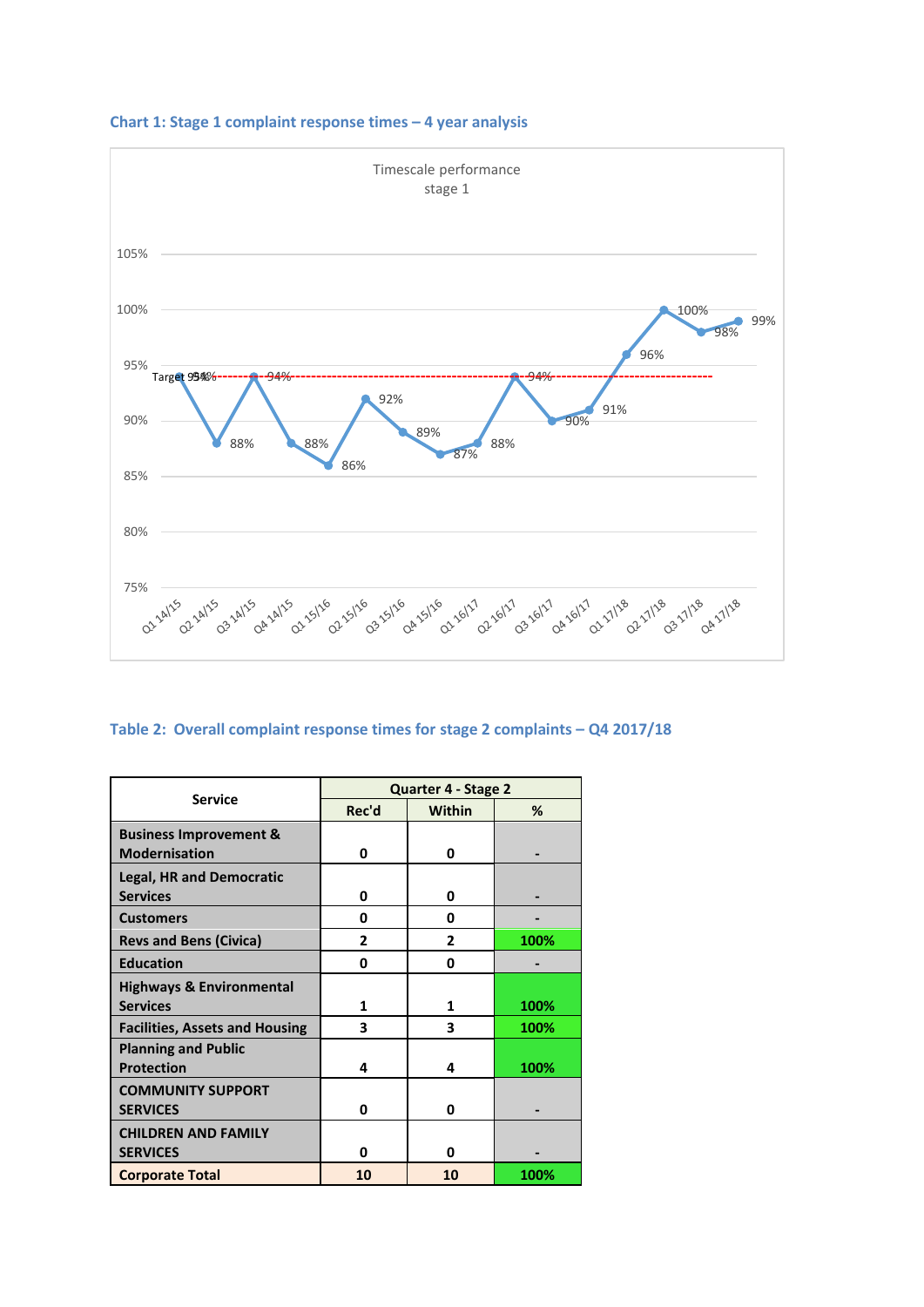#### **Table 2.1: Overall complaint response times for stage 2 complaints – 2017/18**

| <b>Service</b>                        | <b>Total Stage 2</b> |               |      |  |
|---------------------------------------|----------------------|---------------|------|--|
|                                       | Rec'd                | <b>Within</b> | %    |  |
| <b>Business Improvement &amp;</b>     |                      |               |      |  |
| <b>Modernisation</b>                  | 0                    | 0             |      |  |
| <b>Legal, HR and Democratic</b>       |                      |               |      |  |
| <b>Services</b>                       | 3                    | 3             | 100% |  |
| <b>Customers</b>                      | 0                    | 0             |      |  |
| <b>Revs and Bens (Civica)</b>         | $\mathbf{2}$         | $\mathbf{2}$  | 100% |  |
| <b>Education</b>                      | 4                    | 3             | 75%  |  |
| <b>Highways &amp; Environmental</b>   |                      |               |      |  |
| <b>Services</b>                       | $\overline{2}$       | $\mathbf{2}$  | 100% |  |
| <b>Facilities, Assets and Housing</b> | 4                    | 4             | 100% |  |
| <b>Planning and Public Protection</b> | 15                   | 15            | 100% |  |
| <b>COMMUNITY SUPPORT</b>              |                      |               |      |  |
| <b>SERVICES</b>                       | 0                    | 0             |      |  |
| <b>CHILDREN AND FAMILY</b>            |                      |               |      |  |
| <b>SERVICES</b>                       | 1                    | 1             | 100% |  |
|                                       |                      |               |      |  |
| <b>Corporate Total</b>                | 31                   | 30            | 97%  |  |

### **Chart 2: Stage 2 complaint response times – 4 year analysis**

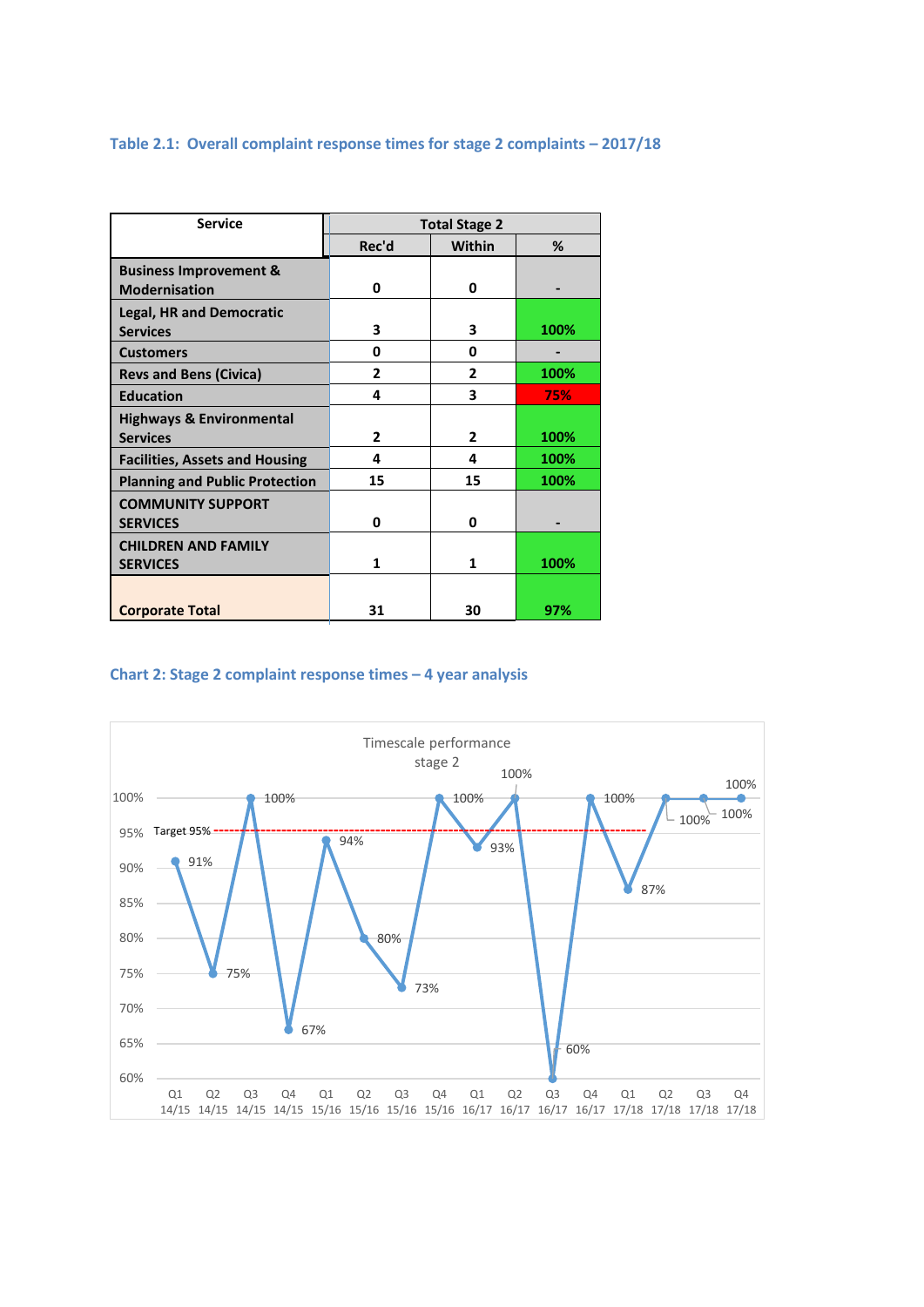#### **Chart 3: Total number of complaints received – 4 year analysis**



#### **Table 5: Compliments received during 2017/18**

| <b>Service Area</b>                        | Q <sub>1</sub> | Q2             | Q <sub>3</sub> | Q <sub>4</sub> | <b>Total</b> |
|--------------------------------------------|----------------|----------------|----------------|----------------|--------------|
| Business Improvement and Modernisation     | 1              | 0              | 0              | 0              | 1            |
| Legal HR and Democratic Services           | 1              | $\overline{2}$ | 0              | 0              | 3            |
| Customers                                  | 18             | 11             | 25             | 24             | 78           |
| <b>Revenues and Benefits</b>               | 0              | 0              | 0              | 0              | 0            |
| <b>Education and Children's Services</b>   | 21             | 27             | 22             | 26             | 96           |
| <b>Highways and Environmental Services</b> | 15             | 36             | 44             | 78             | 173          |
| Facilities Assets and Housing              | 20             | 21             | 43             | 8              | 92           |
| Planning and Public Protection             | 16             | 9              | $\overline{7}$ | 1              | 33           |
| <b>Community Support Services</b>          | 14             | 39             | 28             | 45             | 126          |
|                                            | 106            | 145            | 169            | 182            | 602          |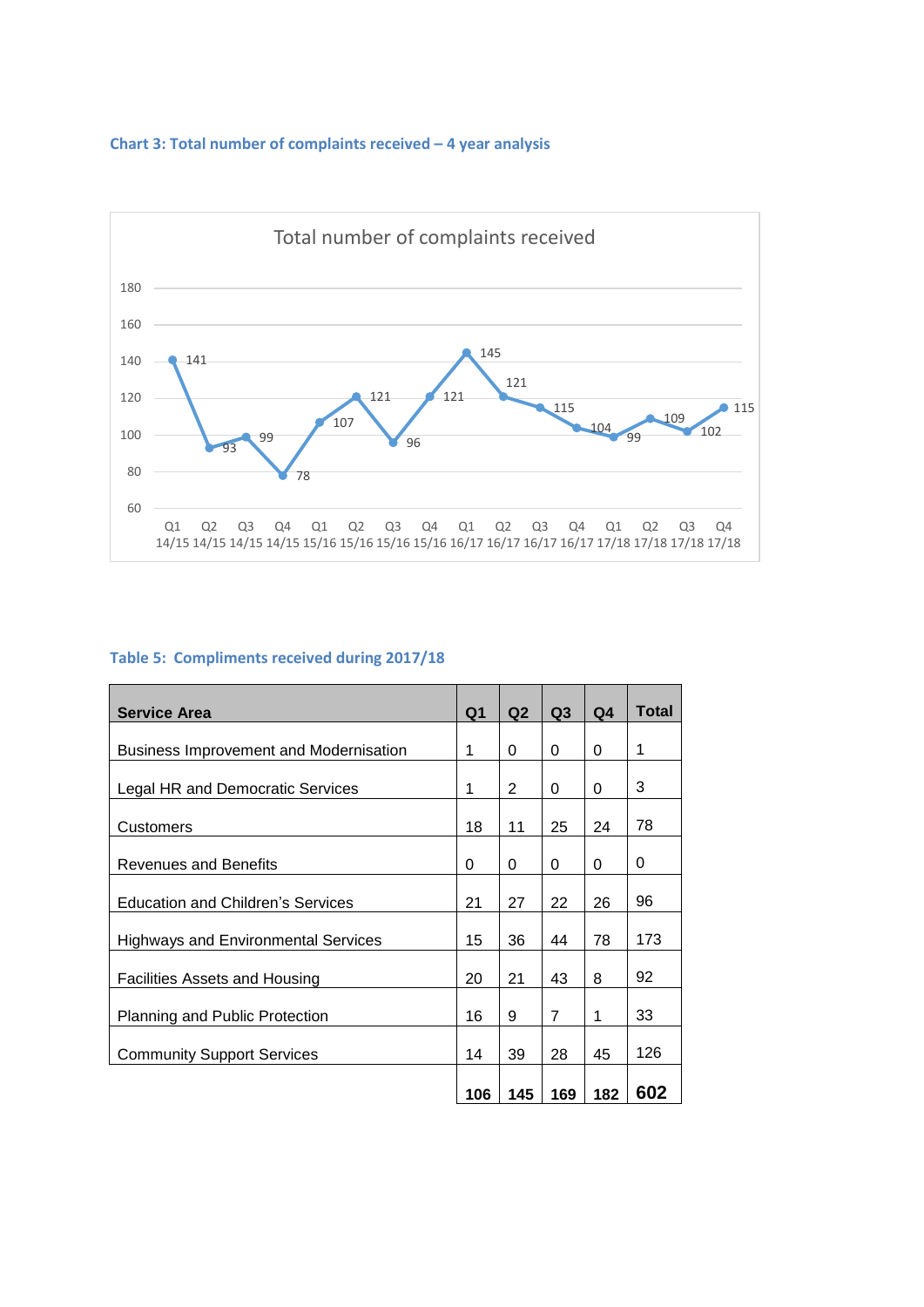



## **Average Response Times**

Based on the last 20 complaints received in 2017/18 the average response times were as follows – both targets being 10 days.

| • Adults and Children's Services | 5 days     |
|----------------------------------|------------|
| • Corporate Services             | $2.5$ days |

These response times reflect the differing procedures for Statutory and Corporate complaints. Statutory complaints have to be responded to with discussions either face to face or on the telephone and with a subsequent response letter sent before being closed on the system. Corporate complaints – to Highways for example- can be dealt with in the manner they were received so often, an email response to an emailed complaint can go out the same day. Social Services complaints responded to in 1 working day would be recorded as concerns rather than complaints. If these were considered then the average response time for Adults and Children's Services would be less than the 5 days noted here.

# **Example complaint – SPoA (Social Services)**

MC complained that a safeguarding concern he had passed on to SPoA had not been acted on quickly enough. This was investigated immediately and it was found that procedures that gave priority to all safeguarding concerns had not been followed in this instance. An apology was offered to the complainant and the complaint upheld. As a result of the complaint an Action Plan was agreed whereby the Team Manager in SPoA revisited the priority processes with the team and the error was